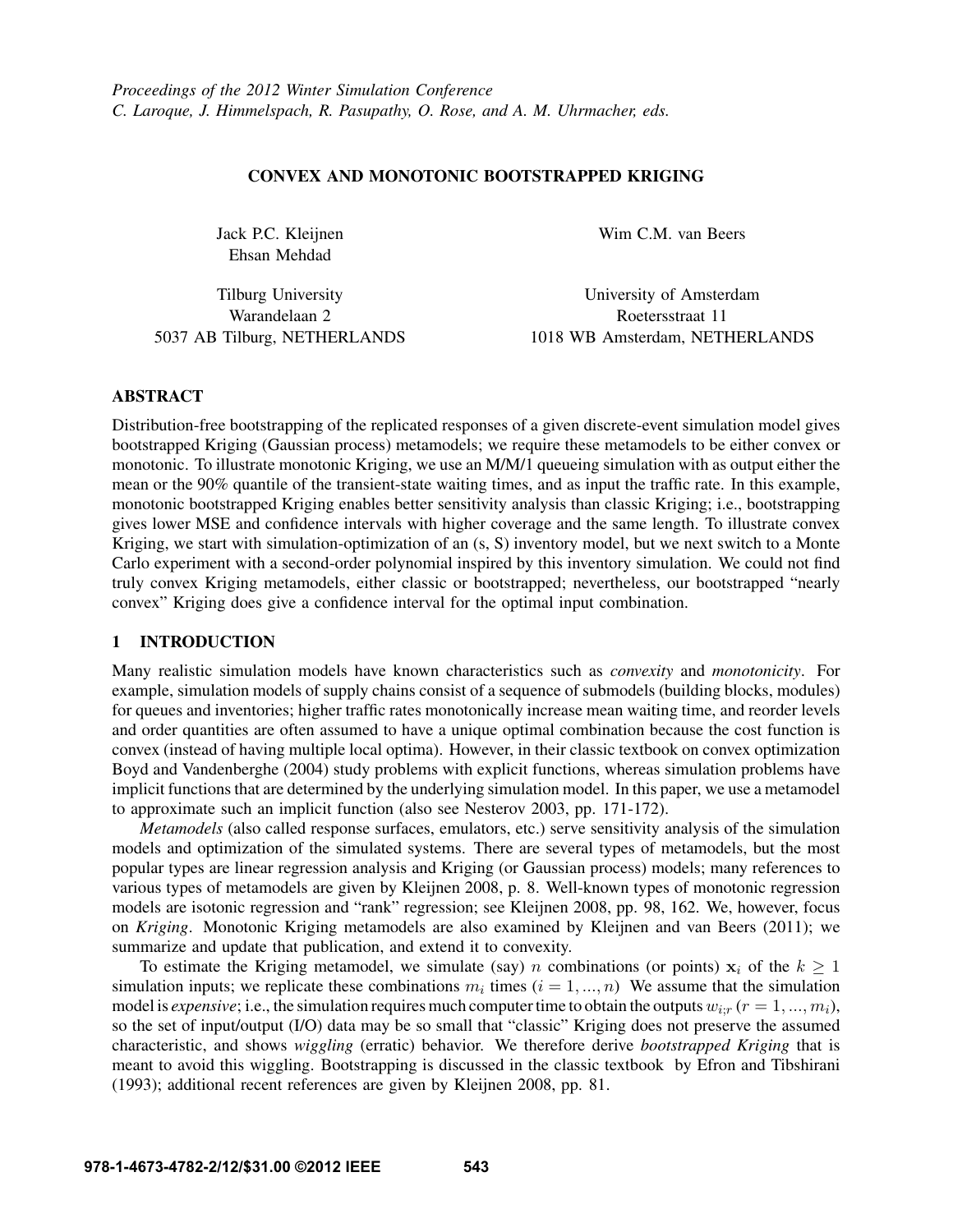More specifically, *classic* Kriging is an *exact interpolator*; i.e., the Kriging predictions  $y(\mathbf{x}_i) = y_i$  equal the simulation outputs  $w(\mathbf{x}_i) = w_i$  for the n "old" (actually simulated) input combinations  $\mathbf{x}_i$ . This Kriging is often applied in deterministic simulation, which is popular in engineering. In stochastic simulation, however, this interpolation property is not desirable, because this simulation gives different outputs at the same  $x_i$  whenever the pseudo-random number (PRN) seed changes. The Kriging metamodel may be slightly changed such that it does not interpolate the *n* averaged outputs  $\overline{w}_i = \sum_{r=1}^{m_i} w_{i,r}/m_i$ ; see Ankenman, Nelson, and Staum (2010). We use the free MATLAB Kriging toolbox called *DACE*, which is well documented by Lophaven, Nielsen, and Sondergaard (2002); DACE is often applied in practice (alternative software is mentioned in Section 5).

To obtain Kriging metamodels that are either convex or monotonic, we apply *distribution-free bootstrapping* to the old simulation I/O data; i.e., we resample—with replacement—the  $m_i$  replicated simulation outputs  $w_{i,r}$ . This bootstrapping is computationally inexpensive compared with the computer time required by expensive simulation. These bootstrapped Kriging metamodels imply sensitivity analysis and optimization results that are understood and accepted by the users so they have more confidence in the underlying simulation model as part of the decision support system (DSS). We investigate whether our monotonic Kriging gives "better" predictions than classic Kriging does; i.e., we compare the mean squared error (MSE)—which is the standard criterion in Kriging—and the coverage and width of the confidence intervals (CIs) for the Kriging predictions. We also examine convex Kriging metamodels, expecting that these metamodels give better estimates of the optimal input combination.

To illustrate our method and estimate its performance, we use the two submodels that are most often used in simulation; namely, the single-server  $(GI/G/1)$  queuing model and the  $(s, S)$  inventory model; see the various textbooks on simulation including Kroese, Taimre, and Botev 2011, pp. 287-292. We use Kroese, Taimre, and Botev (2011) because we prefer MATLAB code and this book has a web page with MATLAB code for these models; namely, Kroese, D. P. (2012).

Our main conclusions—for simulations that are so expensive that sample sizes are so small that classic Kriging gives wiggling behavior—will be: (i) Bootstrapped monotonic Kriging gives smaller estimated MSE, albeit not significantly smaller; it also gives CIs with higher coverage and acceptable length; (ii) bootstrapped convex Kriging gives confidence intervals for the values of the optimal input combination.

Note: If there would be no replicates  $(m_i = 1)$  (as in deterministic simulation), then our distributionfree bootstrapping would not apply and we would resort to parametric bootstrapping assuming a Gaussian process with parameters estimated from the simulation I/O data.

The remainder of our paper is organized as follows. Section 2 summarizes classic Kriging, and details our bootstrapped Kriging preserving the assumed characteristic (convexity or monotonicity). Section 3 details monotonic bootstrapped Kriging illustrated through the M/M/1 simulation model. Section 4 details convex bootstrapped Kriging illustrated through an  $(s, S)$  simulation model and an artificial examples inspired by this inventory simulation. Section 5 presents conclusions and topics for further research.

#### 2 BOOTSTRAPPED KRIGING WITH PRESERVED CHARACTERISTICS

First we summarize the basics of *classic Kriging* as follows. Kriging uses the  $n \times n$  matrix  $\mathbf{\Gamma} = [cov(w_i, w_{i'})]$ with  $i, i' = 1, \ldots, n$  and the n-dimensional vector  $\gamma = [cov(w_i, w_0)]$  where  $w_i$  denotes the output of  $x_i$  (an old input combination already simulated),  $w_0$  denotes the output of  $x_0$ , the combination to be predicted which may be either new or old. These  $\Gamma$  and  $\gamma$  often use the Gaussian correlation function  $\mathcal{R}(\theta, \mathbf{x}_i, \mathbf{x}_{i'})$  $\Pi_{j=1}^k \exp[-\theta_j h_j^2]$  with  $h_j = |x_{i,j} - x_{i',j}|$  and  $\theta_j$  measuring the importance of input j (Kriging in simulation implies that each of the k inputs is measured on a quantitative scale such that the Euclidean distance h is defined). To estimate the unknown Kriging parameters, Kriging usually applies maximum likelihood estimation (MLE); the resulting MLE estimators are denoted by a hat (e.g.,  $\hat{\gamma}$ ,  $\hat{\Gamma}$ ,  $\hat{\mu}$ ,  $\hat{\theta}_i$ ). The predictor for point  $x_0$  is

$$
\widehat{y(\mathbf{x}_0)} = \widehat{\mu} + \widehat{\gamma}^T \widehat{\mathbf{\Gamma}}^{-1} (\mathbf{w} - \widehat{\mu} \mathbf{1})
$$
\n(1)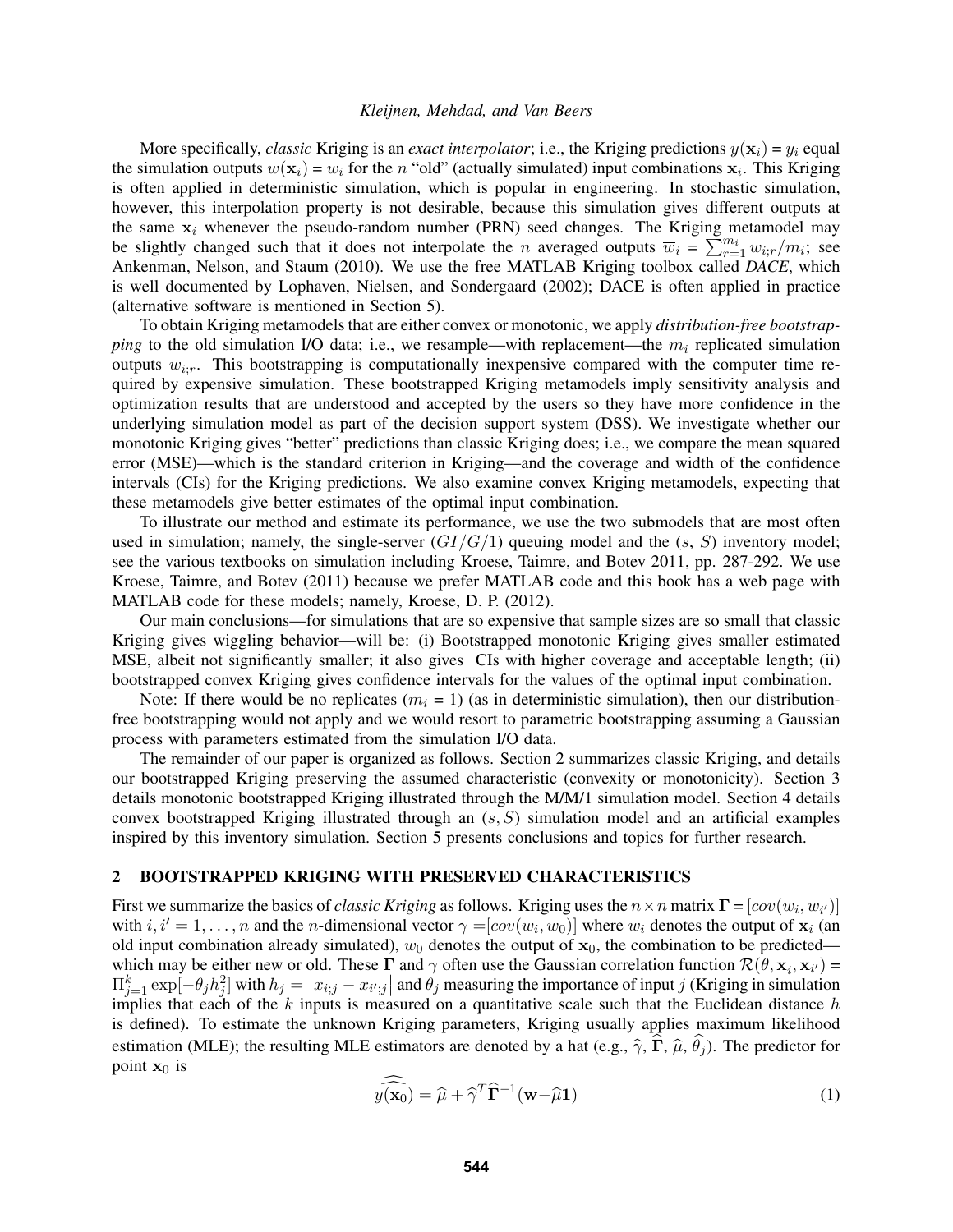with  $\hat{\mu} = (1^T \hat{\Gamma}^{-1} 1)^{-1} 1^T \hat{\Gamma}^{-1} \mathbf{w}$  and  $\mathbf{w} = (w_1, \dots, w_n)^T$ ; we use a "double hat"  $\hat{\hat{y}}$  to emphasize that this predictor uses parameters estimated through MLE (obviously, this predictor is nonlinear).

The predictor (1) implies the following gradient with respect to x at the point  $x_0$ :

$$
\nabla \widehat{y(\mathbf{x}_0)} = \mathbf{J}_{\gamma}^T \widehat{\mathbf{\Gamma}}^{-1}(\mathbf{w} - \widehat{\mu}\mathbf{1})
$$
 (2)

where  $J_{\gamma}$  is the Jacobian of  $\hat{\gamma}$  so  $J_{\gamma} = \nabla \gamma(\mathbf{x}_0)$ . This gradient is provided by DACE; see Lophaven, Nielsen, and Sondergaard 2002, pp. 16-18 (and also Exercise 5.5 in Kleijnen 2008, p. 143).

Classic Kriging also gives CIs; see Lophaven, Nielsen, and Sondergaard 2002, p. 4 and Santner, Williams, and Notz 2003, p. 96. These CIs assume normality and uses  $\hat{\sigma}_{\hat{y}}^2$  which estimates the variance<br>of the classic predictor  $\hat{y}$  ignoring the random character of the Kriging weights resulting from estimati of the classic predictor  $\hat{y}$  ignoring the random character of the Kriging weights resulting from estimating the Kriging parameters.

Most designs for Kriging in simulation use Latin Hypercube Sampling (LHS), which implies that each of the  $k$  inputs has n distinct values that are either exactly or approximately equally spaced; see Kleijnen 2008, pp. 126-130.

Next we summarize our bootstrapped Kriging. Distribution-free bootstrapping assumes that all  $n$  old points are replicated "enough" times:  $m_i \gg 2$ ; e.g.  $m_i = 5$  in the M/M/1 example in Figure 1 (further discussed below). This bootstrap gives the bootstrapped observations  $w_{i,r}^*$  with  $r = 1, ..., m_i$ ; bootstrapping uses the same sample size  $m_i$  as the original simulation. These  $m_i$  bootstrapped simulation outputs give the bootstrapped average  $\overline{w_i^*}$ . At different points  $x_i$ , the simulation outputs  $w_{i,r}$  have different means and variances so they are not independently and identically distributed (IID). So the vector of bootstrapped average simulation outputs is  $\overline{\mathbf{w}^*} = (\overline{w_i^*}, \dots, \overline{w_n^*})^T$ .

We repeat this bootstrapping (say)  $B$  times;  $B$  is called the "bootstrap sample size". A typical choice is  $B = 100$ —but after observing the results for B bootstrap samples, we might select more samples if necessary; e.g., we double B. So we obtain B bootstrapped Kriging predictors  $\widehat{y_b^*}$  with  $b = 1, \ldots, B;$ this  $\hat{y}_b^*$  uses the MLE computed from  $(\mathbf{X}, \overline{\mathbf{w}_b^*})$ . From these B bootstrapped predictors we accept the (say)  $B_a$  ( $\leq B$ ) predictors that satisfy the required characteristic (convexity or monotonicity) and reject the remaining predictors; we select  $B_a$  such that these accepted predictors give reasonable CIs. Our  $B_a$ accepted bootstrapped Kriging predictors  $\widehat{y_{b_a}}^*$  ( $b_a = 1, ..., B_a$ ) are not exact interpolators of  $\overline{w_i}$  (these  $\widehat{y_{b_a}}^*$ are exact interpolators of  $\overline{w_{b_a}^*}$  because we compute these predictors through DACE).

Altogether our bootstrapped convex or monotonic Kriging procedure runs as follows.

- 1. Read the simulation I/O data  $(\mathbf{X}, \mathbf{w}_i)$  with  $\mathbf{w}_i = (w_{i,1}, \dots, w_{i,m_i})$ , the bootstrap sample size B, and the number of predictors to be accepted  $B_a$ .
- 2. Initialize the accepted number of bootstrapped Kriging models  $b_a = 0$ ; the bootstrap sample number  $b = 1.$
- 3. Initialize the simulation input combination  $i = 1$ ; the replicate number  $r = 1$ .
- 4. Resample—with replacement—a replicate number  $r^*$  from  $U(1, m_i)$ , which denotes the uniform distribution defined on the integers  $1, \ldots, m_i$ .
- 5. Replace the "original" output  $w_{i;r}$  by the bootstrap output  $w_{i;r}^* = w_{i;r*}$ .
- 6. If  $r < m_i$  then  $r = r + 1$  and return to Step 4 else proceed to the next step.
- 7. If  $i < n$  then  $i = i + 1$  and return to Step 4; else proceed to the next step.
- 8. Compute the interpolating bootstrapped Kriging predictor  $\hat{y}^*$  (short-hand notation  $y^*$ ) from the bootstrapped  $V$  (short-hand notation  $y^*$ ) from the bootstrapped  $V$  (short-hand notation yi) from the bootstrap bootstrapped I/O data set  $(X,\overline{w^*})$  where X denotes the  $n \times k$  matrix with the n old combinations of the k simulation inputs and  $\overline{w^*}$  denotes the *n*-dimensional vector with the bootstrap averages  $\overline{w_i}^* = \sum_{r=1}^{m_i} w_{i,r}^* / m_i$  and  $i = 1, \ldots, n$  (so  $y_i^* = \overline{w_i^*}$ ); compute this predictor for all old points and selected new points.
- 9. If  $\hat{y}_i^*$  (the bootstrapped predictor of Step 8) is accepted, then  $b_a = b_a + 1$ .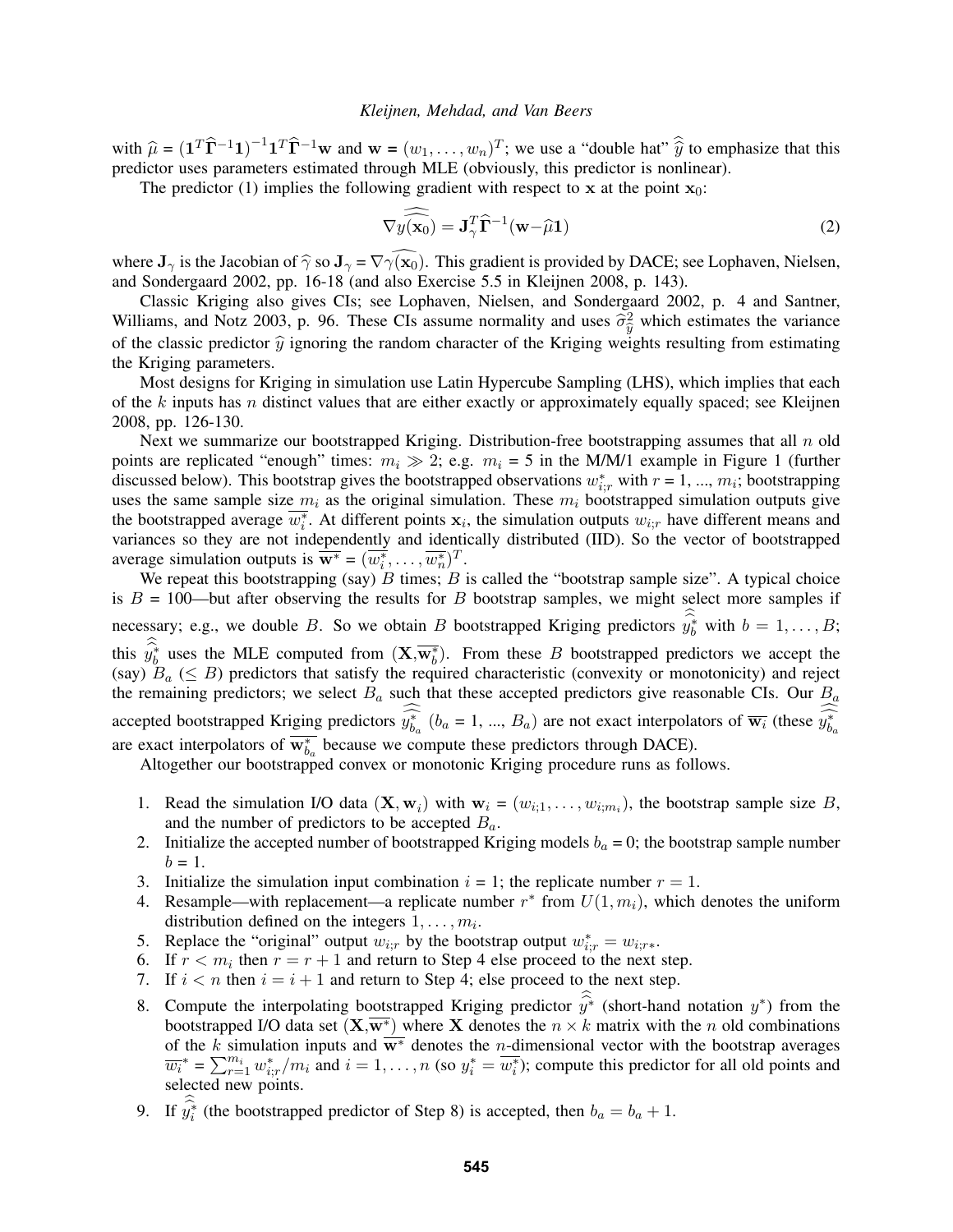- 10. If  $b < B$  then  $b = b + 1$ ; return to Step 3; else proceed to the next step.
- 11. If  $b_a < B_a$  then  $B = 2B$ ; return to Step 3; else proceed to the next step.
- 12. Compute point estimates and CIs from the  $B_a$  accepted Kriging metamodels.

#### 3 MONOTONICITY: M/M/1 QUEUE SIMULATION

There are several variants of the  $GI/G/1$  model. In academia, the most popular variant is the M/M/1 model; i.e., the interarrival distribution GI becomes exponential with rate  $\lambda$  (or mean  $1/\lambda$ ) denoted as  $\text{Exp}(\lambda)$ , and the service distribution becomes  $\text{Exp}(\mu)$  (so the model becomes Markovian). Implicitly, the queuing discipline is first-in-first-out (FIFO), the waiting room has infinite capacity, customers do neither balk nor renege, etc. The input is the traffic rate  $x = \rho = \lambda/\mu$ , which is assumed to be smaller than 1 so that the steady state can be reached. We study two outputs: (i) the steady-state mean waiting time  $\mu_w$ ; (ii) the steady-state 90% quantile  $w_{.90}$  defined by  $P(w_t \leq w_{.90}|t \to \infty) = 0.9$ . The classic estimator of  $\mu_w$  is the time-series average  $\overline{w} = \sum_{t=1}^{T} w_t/T$ ; the estimator of  $w_{.90}$  is  $\widehat{w_{.90}} = w_{([.90T])}$  (the subscript () denotes order statistics). To verify the simulation results, we use Kleijnen and van Beers (2011)'s ana order statistics). To verify the simulation results, we use Kleijnen and van Beers (2011)'s analytical results:  $w_{.90} = -\ln(0.1/x) / \mu(1-x)$  and  $\mu_w = x/[\mu(1-x)].$ 

To estimate the sampling variability of  $\overline{w}$  and  $\widehat{w_{.90}}$ , we use  $m \geq 2$  *replicates* (each of length T); replicate r (r = 1, ..., m) gives  $\overline{w_r}$  and  $\widehat{w_{.9,r}}$ . Kleijnen and van Beers (2011) find that  $\overline{w_r}$  and  $\widehat{w_{.9,r}}$  are not normally distributed if the simulation run is as short as  $T = 1000$ , even for the relatively low traffic rate 0.5.

We assume that n and  $m_i$  are so small that the fitted Kriging metamodel may be non-monotonic; Kleijnen and van Beers (2011) give the example in Figure 1. We assume that we do obtain so many replicates that the  $n$  average simulation outputs are increasing monotonically; see again Figure 1. This assumption is realistic if otherwise the users consider the simulation model to be wrong (not valid if an average simulated waiting time is higher for a lower traffic rate). Technically, monotonic bootstrap Kriging has a weaker requirement; namely,  $\min_i w_i < \max_i w_{i+1}$  with  $\rho_i > \rho_{i-1}$ ; see Kleijnen and van Beers (2011).

The  $B_a$  (accepted) monotonically increasing bootstrapped Kriging metamodels imply that the gradients at the  $n$  old points are positive:

$$
\frac{dy_{i,b_a}^*}{dx_i} > 0 \ (i = 1, \dots, n) \ (b_a = 1, \dots, B_a). \tag{3}
$$

Wiggling may also occur at new points, so we check (say) 100 new points spread uniformly across the experimental range.

From the  $B_a$  accepted predictors we compute predictions  $y_u^*$  for v new input combinations  $x_u$  (u = 1, ..., v), which form a *test set*; the same Kriging metamodel is used to predict the outputs for the v different test points. Using these  $B_a$  predictions for point u, our *point estimate* is the sample median  $y^*_{u;([0.50B_a])}$ . Besides this point estimate, we also compute the following simple 90% CI; namely,  $(y^*_{u;([0.05B_a])}, y^*_{u;([0.95B_a])})$ (more complicated CIs are discussed in Efron and Tibshirani (1993)). If this interval turns out to be too wide, then we increase  $B_a$  by increasing the bootstrap sample size B; e.g., in our M/M/1 example we start with  $B = 100$  but augment B with another 100 until either  $B_a \ge 100$  or (to avoid excessive computational time)  $B = 1000$ . It turns out that only in 5 of the 100 "macro-replicate" (which differ only in their PRN seeds),  $B = 100$  gives only  $B<sub>a</sub> < 100$  monotonic Kriging models, so another 100 bootstrap samples are generated. These B<sup>a</sup> bootstrap samples enable the estimation of both the *coverage* and the *width* of the CIs for bootstrapped and classic Kriging—averaged over all  $\nu$  test points. Actually,  $v = 25$ new points are selected—through LHS—such that no extrapolation is needed (Kriging is believed to give a poor extrapolator).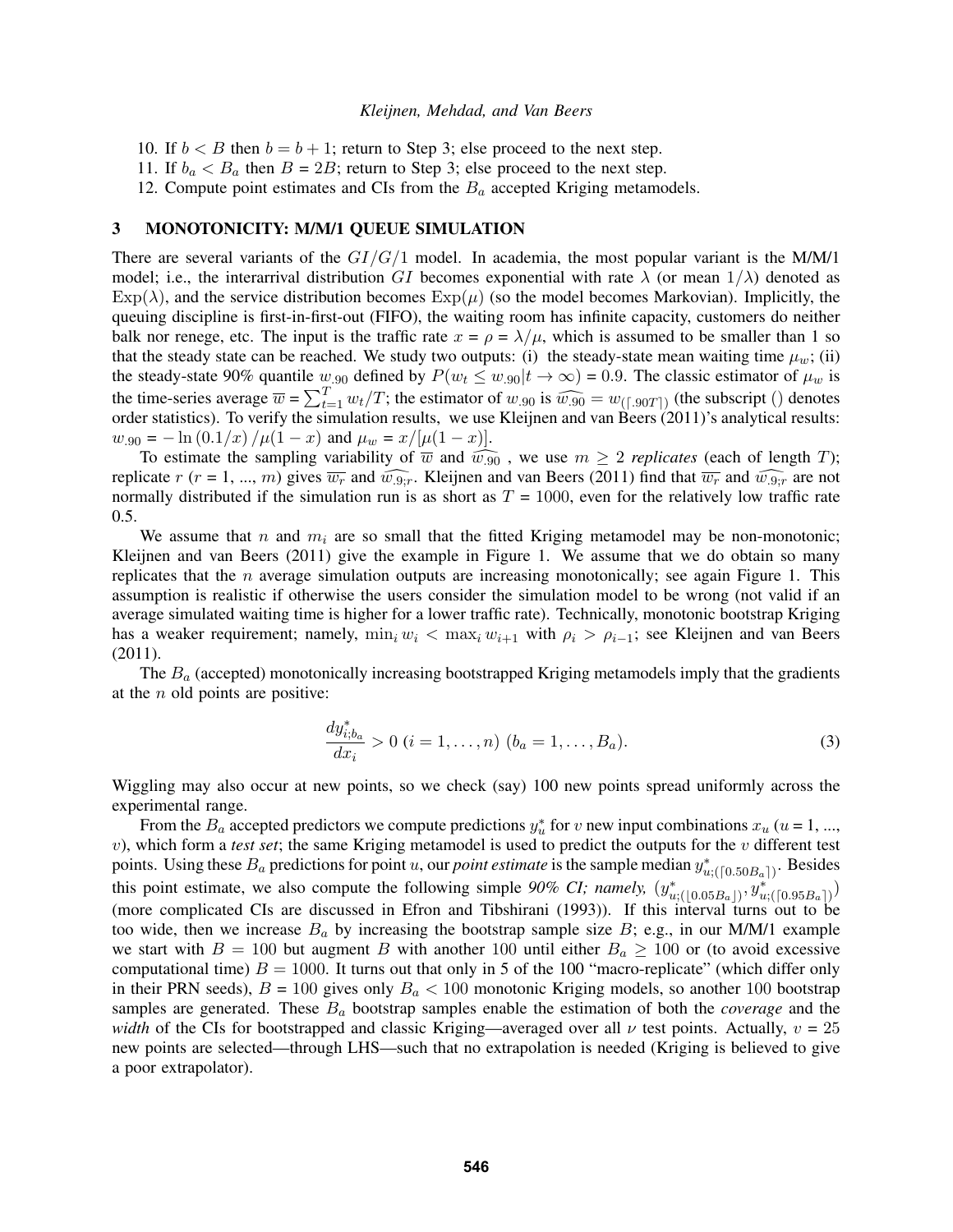

Figure 1: Classic Kriging and monotonic bootstrapped Kriging, and true I/O function for M/M/1 with *n* = 5,  $m = 5, T = 1000$ .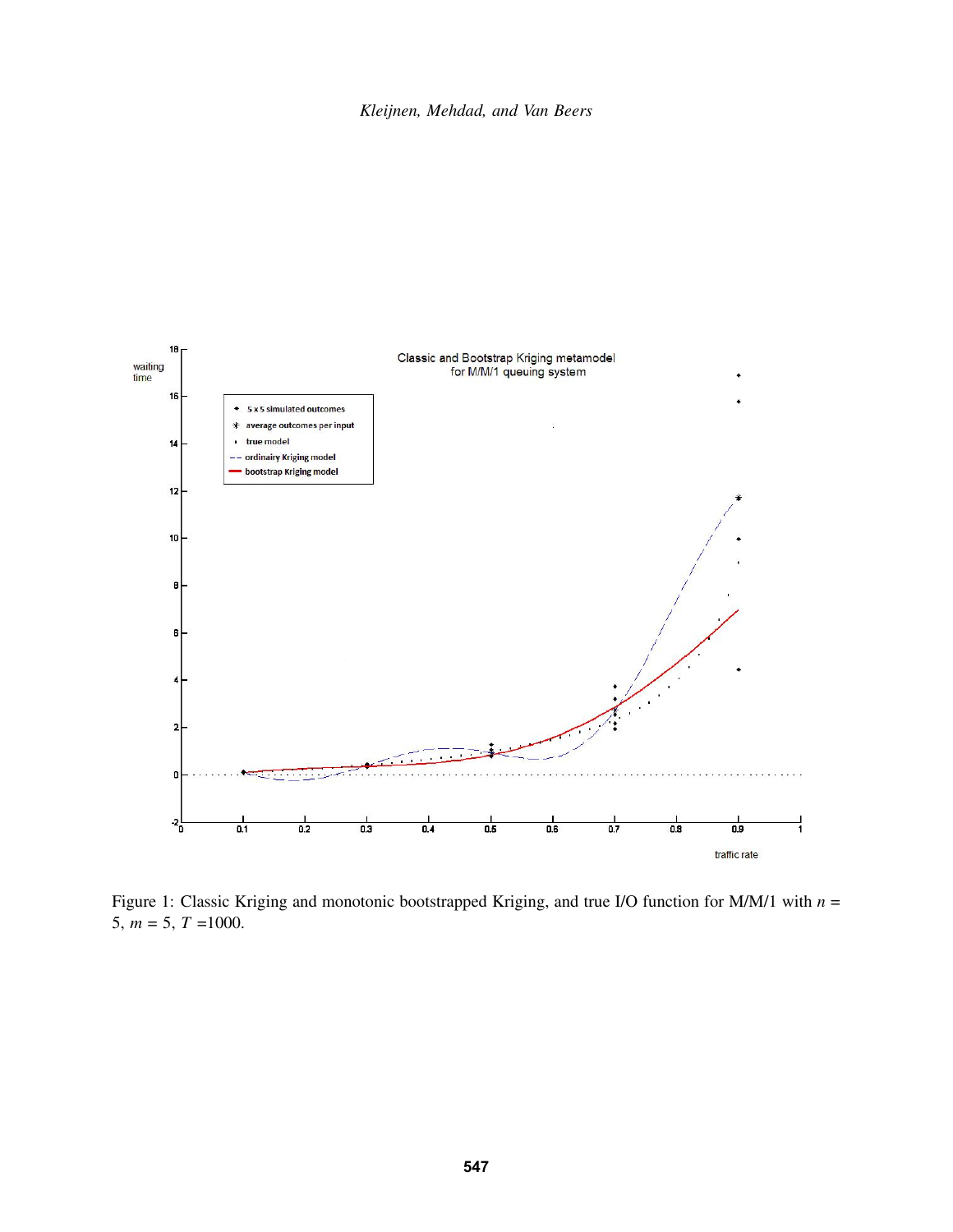To estimate whether the bootstrapped median point predictor for the true output (say)  $\zeta$  is better than the classic Kriging predictor, the *Integrated MSE* (IMSE) is estimated:

$$
I\widehat{MSE}^* = \frac{\sum_{u=1}^v (y_{u;([0.50B_a])}^* - \zeta_u)^2}{v}; \widehat{MSE} = \frac{\sum_{u=1}^v (y_u - \zeta_u)^2}{v}.
$$
 (4)

Estimating the coverage of the bootstrapped CIs uses the indicator function  $I_u^* = 1$  if  $y_{u;([0.05B_a])}^* < \zeta_u$  $y^*_{u;([0.95B_a])}$ ; else  $I^* = 0$ . The classic Kriging uses the classic estimated predictor variance  $\sigma_{\widehat{y_u}}^2$  (ignoring the randomness of the estimated Kriging parameters) so  $I_u = 1$  if  $\hat{y}_u - 1.64\hat{\sigma}_{\hat{y}_u} < \hat{\zeta}_u < \hat{y}_u + 1.64\hat{\sigma}_{\hat{y}_u};$ <br>else  $I = 0$ . This formula shows that the classic CI is symmetric around its point estimate and else  $I = 0$ . This formula shows that the classic CI is symmetric around its point estimate and may include negative values—even if negative waiting times are impossible. Analogously to the IMSE defined in (4), these indicator functions are averaged over all v test points:  $\overline{I^*} = \sum_{u=1}^v I_u^*/v$ ;  $\overline{I} = \sum_{u=1}^v I_u/v$ . Let  $\overline{I^*}$ and  $\overline{I}$  in macro-replicate l be denoted by  $\overline{I_l^*}$  and  $\overline{I_l}$  with  $l = 1, ..., L$ ; e.g.,  $L = 100$ . Bootstrapping then gives better *coverage* if  $\overline{I^*} = \sum_l \overline{I_l^*}/L$  is closer to the nominal value 0.90 than  $\overline{I} = \sum_l \overline{I_l}/L$ .

These L macro-replicates also give a 90% CI for the IMSE in classic Kriging; namely,  $\widehat{IMSE} \pm$ 1.64s( $I\widehat{MSE}$ )/ $L^{1/2}$  where  $I\widehat{MSE} = \sum_{l=1}^{L} I\widehat{MSE}_{l}/L$  and  $s(I\widehat{MSE}) = [\sum_{l=1}^{L} (I\widehat{MSE}_{l} - I\widehat{MSE})^{2}/(L-\sum_{l=1}^{L} I\widehat{MSE}_{l})]$  $1$ ]<sup>1/2</sup>. For bootstrapped Kriging, analogous formulas apply. For the coverage and the length of the CI also analogous formulas apply.

Kleijnen and van Beers (2011) give the estimated IMSE for the average and the 90% quantile. Bootstrapping gives smaller estimated IMSE, albeit not significantly smaller (as expected, the 90% quantile has larger IMSEs than the mean has). Bootstrapping gives significantly higher estimated coverages for the mean and the quantile. Unfortunately, all estimated coverages are significantly lower than the nominal (prescribed) value 90%. Bootstrapping gives average widths that are not significantly shorter. The variability of the width is smaller for bootstrapped Kriging. Altogether, bootstrapping gives better coverage without lengthening the CI.

To further examine this low coverage, Kleijnen and van Beers (2011) increases n from 5 to 10. This change increases the estimated coverages for both classic and monotonic Kriging; this improved coverage may be explained by the better fit of the Kriging model resulting from an "adequate" sample size; also see Loeppky, Sacks, and Welch (2009), suggesting that a valid Kriging metamodel requires  $n = 10k$  (which in the M/M/1 example implies  $n = 10$ ). *These coverages are close to the nominal 90% for monotonic bootstrapped Kriging, whereas classic Kriging still gives coverages far below the desired nominal value.* This improved coverage does not require significantly longer CIs.

# 4 CONVEXITY: (S, S) INVENTORY SIMULATION

A general textbook on convex optimization is Boyd and Vandenberghe (2004). We focus on  $(s, S)$  inventory models. There are many variants of this  $(s, S)$  model, but we wish to select a model with a convex I/O function. We therefore exclude models with a service-rate constraint; such a constraint would imply two outputs—namely, the service rate and the sum of ordering cost and holding cost. More specifically, we select Kroese, Taimre, and Botev (2011)'s model:

$$
C(s, S) = c_1 S + c_2 f_{neg} + c_3 f_{ord}
$$
\n
$$
(5)
$$

with total costs  $C(s, S)$ , holding cost  $c_1S$ , backorder cost  $c_2f_{neq}$  where  $f_{neq}$  denotes the fraction of time with negative net-inventory, and ordering cost  $c_3f_{ord}$  where  $f_{ord}$  denotes the frequency of orders; obviously,  $s \ge 0$  and  $S \ge s$ . Kroese, Taimre, and Botev (2011) select the parameter values  $c_1 = 5$ ,  $c_2 = 500$ , and  $c_3$  = 100. Furthermore, for the distributions of the interarrival time, demand size, and lead time they select Exp(1/5),  $U(0, 10)$ , and  $U(5, 10)$ . They run the simulation during  $T = 1000$  days. Through the cross-entropy method they find the estimated optimum ( $\widehat{s_{opt}}, \widehat{s_{opt}}$ ) = (15.56, 19.42) with estimated minimum cost  $\widehat{C_{opt}} = 149.6$ .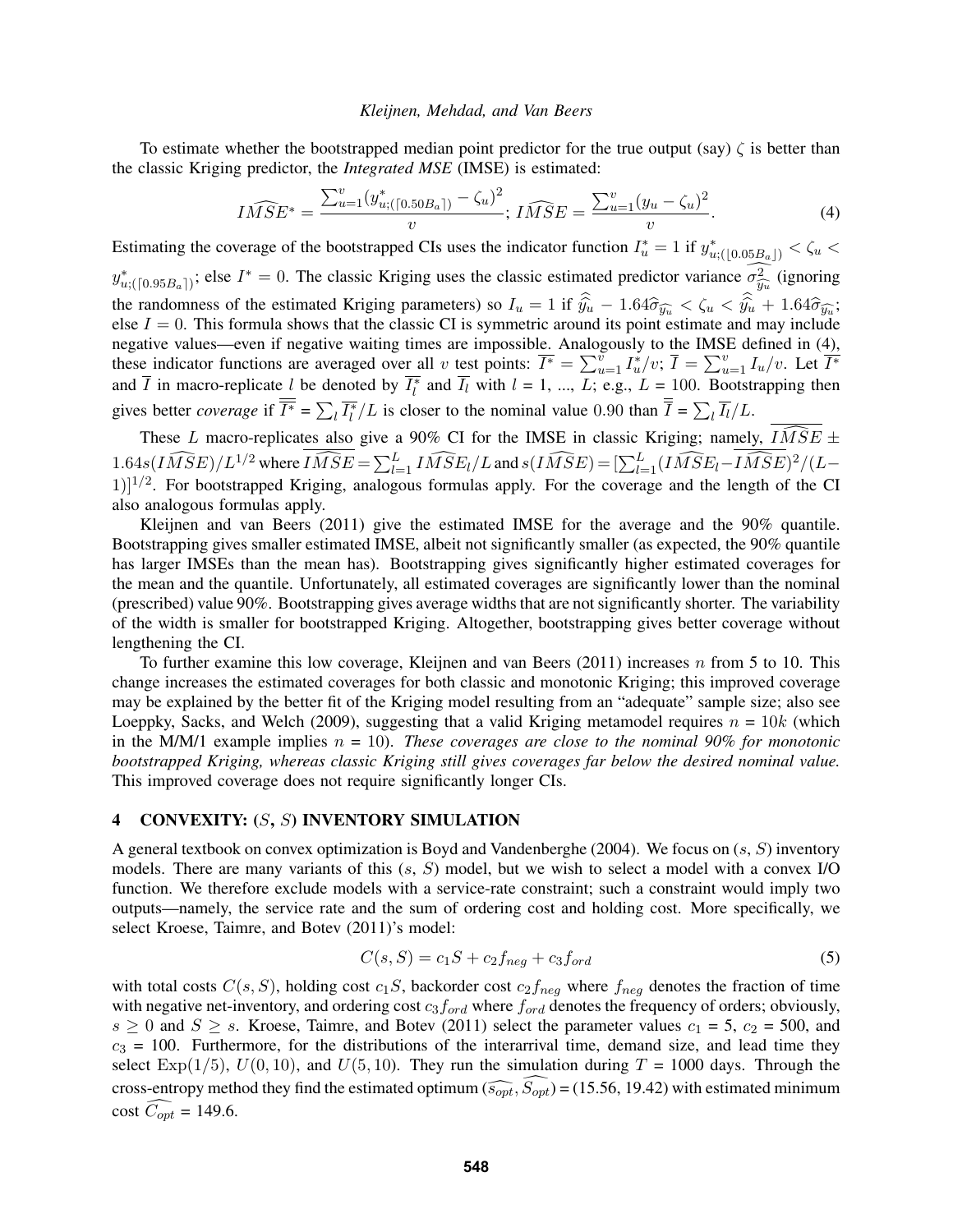Actually, the crucial question is whether the specified  $(s, S)$  inventory simulation model implies a convex I/O function (the inputs s and  $S$ —besides the distributions of the interarrival time, demand size, and lead time—implicitly determine the probability functions of the random variables in (5); namely,  $f_{neq}$ and  $f_{ord}$ ). To answer this question, we proceed as follows.

Like Kroese, Taimre, and Botev (2011), we fix the simulation run length at  $T = 1000$ . We select an experimental area that ranges from the minimum to the maximum of the reorder level s that we think to be reasonable—given the demand and lead time; i.e., we select  $0 \le s \le 100$ . Analogously, we select  $0 \le$  $Q \le 100$  with  $Q = S - s$ . (Originally, we selected a much smaller area centered around Kroese, Taimre, and Botev (2011)'s optimum solution, but this area implied a low signal-noise ratio so it was hard to fit a Kriging metamodel.) Within this area ( $0 \le s, Q \le 100$ ) we select  $n = 20$  combinations of  $(s, Q)$ , because of Loeppky, Sacks, and Welch (2009)'s rule-of-thumb ( $n = 10k$ ). To select the specific n combinations, we use popular LHS. To obtain reliable simulation responses, we first obtained a pilot-sample of  $m =$ 10 replicates for each of these  $n$  combinations, and found that the signal-noise ratio was rather low; so we decide to obtain  $m = 5000$  replicates per combination. This gives the average simulated output per combination  $\overline{C_i} = \sum_{r=1}^m C_{i;r}/m$  and its standard error  $\hat{\sigma_i} = {\sum_{r=1}^m [C_{i;r} - \overline{C_i})]^2}/{[(m_i - 1)m_i]}\}^{1/2}$  so the signal-noise ratio is  $C_i/\hat{\sigma}_i$  ( $i = 1,..., n$ ). This simulation experiment gives the I/O data of Table 1; the last column will be explained after (6) (this table does not display the individual outputs  $C_i$  which we shall column will be explained after (6) (this table does not display the individual outputs  $C_{i:r}$ , which we shall bootstrap to find  $\overline{C_{i;r}}$ ). This table and its plot (which we do not display) suggest that the simulation's I/O function is convex in the subarea with relatively low s and Q (which includes Kroese, Taimre, and Botev (2011)'s optimum); our formal analysis proceeds as follows. The second-order conditions (see Boyd and

Table 1: I/O data of  $(s, S)$  simulation with  $0 \le s \le 100$  and  $0 \le Q \le 100$   $(Q = S - s)$ .

| $\boldsymbol{i}$ | $s_i$   | $Q_i$   | $\overline{C_i}$ | $\sigma_i$ | PSD?           |
|------------------|---------|---------|------------------|------------|----------------|
| 1                | 60.7090 | 94.3850 | 776.4399         | 0.0872     | N <sub>O</sub> |
| $\overline{c}$   | 65.7360 | 6.2017  | 370.3396         | 0.8975     | NO             |
| 3                | 28.1440 | 35.1720 | 319.8780         | 1.2138     | <b>YES</b>     |
| 4                | 31.1940 | 57.9680 | 447.6184         | 0.6270     | N <sub>O</sub> |
| 5                | 54.9630 | 77.5910 | 663.9453         | 0.1090     | N <sub>O</sub> |
| 6                | 91.8080 | 13.2570 | 531.2722         | 0.4961     | NO             |
| $\overline{7}$   | 1.4142  | 40.1580 | 282.4015         | 8.8624     | <b>YES</b>     |
| 8                | 17.5980 | 82.1300 | 502.6232         | 2.4031     | N <sub>O</sub> |
| 9                | 42.2870 | 70.2050 | 563.7797         | 0.1775     | <b>YES</b>     |
| 10               | 87.1490 | 46.7590 | 671.4780         | 0.1668     | NO.            |
| 11               | 12.1530 | 67.2550 | 407.8239         | 4.4803     | N <sub>O</sub> |
| 12               | 79.9920 | 96.8710 | 885.2565         | 0.0859     | N <sub>O</sub> |
| 13               | 74.3760 | 31.3110 | 531.2612         | 0.2362     | NO.            |
| 14               | 35.5270 | 26.0240 | 311.2771         | 0.6009     | <b>YES</b>     |
| 15               | 57.1530 | 64.7110 | 610.7371         | 0.1239     | <b>YES</b>     |
| 16               | 96.3610 | 86.7030 | 916.3779         | 0.0940     | NO.            |
| 17               | 20.1100 | 51.2040 | 361.1883         | 2.4102     | YES            |
| 18               | 7.3929  | 16.6630 | 195.6253         | 13.4523    | <b>YES</b>     |
| 19               | 49.9980 | 20.8630 | 358.3725         | 0.3535     | <b>YES</b>     |
| 20               | 81.0160 | 2.1276  | 431.7596         | 1.2542     | NO             |

Vandenberghe 2004, p. 71) imply that if a *convex* function (say)  $f$  is twice differentiable, then this  $f$  has a *Hessian* that is positive semi-definite (PSD). To verify whether the inventory simulation has indeed a convex I/O function  $E[C(s, S)]$  with  $C(s, S)$  defined in (5), we fit a Kriging metamodel C (see (1)) to the I/O data in Table 1; i.e., we apply DACE to the averages  $C_i$ . This Kriging model implies estimates  $\partial C/\partial s$ and  $\partial C/\partial Q$  at a specific point (say) (s<sub>0</sub>, S<sub>0</sub>); see again (2). This metamodel is less precise at interpolated new points than it is at simulated old points; nevertheless, we compute not only the predicted first-order derivatives at the n old points, but also at 10000 new points on a  $100 \times 100$  grid (in their M/M/1 simulation Kleijnen and van Beers (2011) also estimate derivatives at new points). These first-order derivatives imply the following estimates of the second-order derivatives at the point  $(s_0, Q_0)$ , given the old points i  $(i = 1,$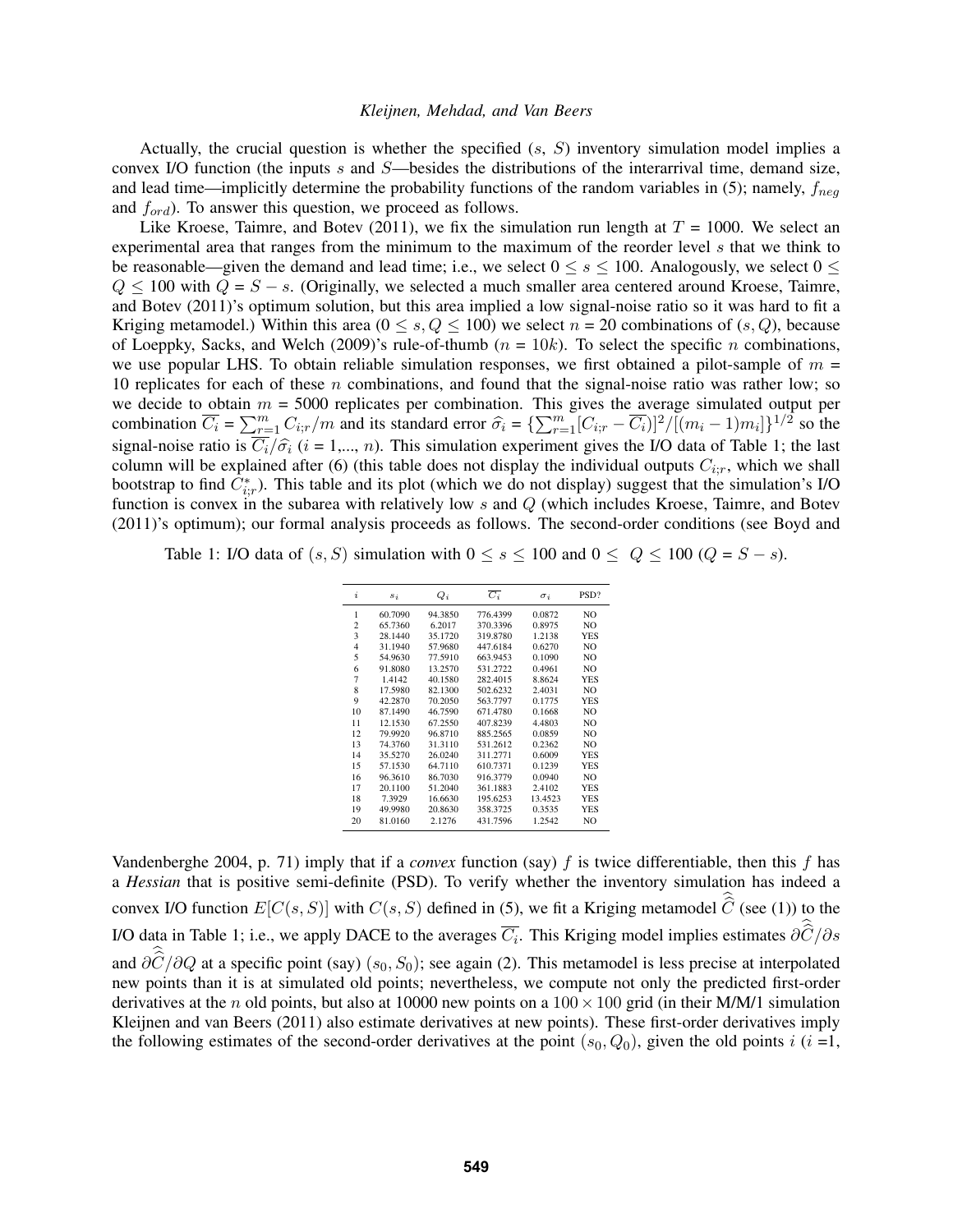..., n):

$$
\kappa_{s;i} = \frac{\partial^2 \hat{\gamma}_i}{\partial s^2}\Big|_{s_0;Q_0} = [-2\hat{\theta}_s + 4\hat{\theta}_s^2(s_0 - s_i)^2] \exp[-\hat{\theta}_s(s_0 - s_i)^2 - \hat{\theta}_Q(Q_0 - Q_i)^2]
$$
  
\n
$$
\kappa_{s;Q;i} = \frac{\partial^2 \hat{\gamma}_i}{\partial s \partial Q}\Big|_{s_0;Q_0} = [4\hat{\theta}_s \hat{\theta}_Q(s_0 - s_i)(Q_0 - Q_i)^2] \exp[-\hat{\theta}_s(s_0 - s_i)^2 - \hat{\theta}_Q(Q_0 - Q_i)^2]
$$
  
\n
$$
\kappa_{Q;i} = \frac{\partial^2 \hat{\gamma}_i}{\partial Q^2}\Big|_{s_0;Q_0} = [-2\hat{\theta}_Q + 4\hat{\theta}_Q^2(Q_0 - Q_i)^2] \exp[-\hat{\theta}_s(s_0 - s_i)^2 - \hat{\theta}_Q(Q_0 - Q_i)^2]
$$
  
\n
$$
h_s = \kappa_s^T \hat{\mathbf{\Gamma}}^{-1}(\mathbf{w} - \hat{\mu}\mathbf{1}) \quad h_{s;Q} = \kappa_{s;Q}^T \hat{\mathbf{\Gamma}}^{-1}(\mathbf{w} - \hat{\mu}\mathbf{1}) \quad h_Q = \kappa_Q^T \hat{\mathbf{\Gamma}}^{-1}(\mathbf{w} - \hat{\mu}\mathbf{1}) \tag{6}
$$

so the Hessian is the symmetric 2 × 2 matrix with the off-diagonal element  $\frac{\partial^2 \widehat{C}}{\partial s \partial Q}$  at  $(s_0, Q_0)$ .

Unfortunately, we find that only six of the  $n = 20$  old points give PSD Hessians; namely, those point that satisfy the subarea  $0 \le s_0 \le 55$  and  $0 \le Q_0 \le 49$ ; see the last column of Table 1. We offer two explanations:

- 1.  $E(C) = f(s, Q)$  (the true I/O function in Kroese, Taimre, and Botev (2011)'s simulation) is not convex. The conditions for a convex function in  $(s, S)$  systems are derived by Sahin (1982); e.g., lead times are constant and the demand distribution must belong to certain families (e.g. exponential). However, when in Kroese, Taimre, and Botev (2011)'s simulation we make the lead times constant and the demand distribution exponential, we still find points that are not PSD (we do not display these results).
- 2. Even if  $E(C)$  satisfies the convexity conditions, we estimate its convexity through a Kriging metamodel that is not convex (but wiggles). Wiggling Kriging is known to result if the Kriging ignores the randomness (internal noise, nugget) of the simulation output; see Figure 2 in Yin, Ng, and Ng (2011). "Stochastic" Kriging accounts for this randomness, so Kriging is no longer an exact interpolator—which may eliminate wiggling. We use DACE, as we do for monotonic Kriging. Moreover, Kriging in deterministic simulation is known to be a bad extrapolator; the points in Table 1 that do not give PSD Hessians are near the border of the experimental area.

Next we run a new experiment that is limited to the *subarea*  $0 \le s_0 \le 55$  and  $0 \le Q_0 \le 49$ . Fitting a Kriging metamodel gives the plot in Figure 2. Unfortunately, we again find that only ten (was six) of the twenty "old" points in this subarea give PSD Hessians. We also estimate the Hessians at  $55 \times 49$  new points on a grid. Altogether we find PSD Hessians for the sub-subarea  $0 \le s_0 \le 36$  and  $0 \le Q_0 \le 21$ .

Given these problematic results for the inventory simulation, we decide to examine our bootstrapped convex Kriging through an *artificial (Monte Carlo) example*. This example is inspired by this simulation; i.e., to the I/O data for the subarea  $0 \le s_0 \le 55$  and  $0 \le Q_0 \le 49$  we fit a *second-order polynomial* in  $x_1$ and  $x_2$  instead of s and  $Q (= S - s)$ . For this fitting we use ordinary least squares (OLS). We treat these OLS estimates as the true coefficients, so the artificial example becomes:

$$
E[y(x_1, x_2)] = 332.794 - 7.427x_1 - 4.922x_2 + 0.127x_1^2 + 0.093x_2^2 + 0.130x_1x_2.
$$
 (7)

It is easy to check that this function has a PSD Hessian so it is convex. Its optimal input combination is  $\mathbf{x}_{opt} = (x_{1;opt}, x_{2;opt}) = (24.5, 9.2)$ , which gives the optimal output  $y_{opt} = 218.7$ .

Next we fit a Kriging metamodel to the same twenty input combinations inside the subarea  $0 \le s_0 \le$ 55 and  $0 \le Q_0 \le 49$  selected through LHS (not displayed); i.e., we use  $x_{1:i} = s_i$  and  $x_{2:i} = S_i$  (i = 1, ..., 20) but we replace  $C_i$  by  $E[y(x_{1,i}, x_{2,i})] = E(y_i)$  following from (7). This Kriging metamodel turns out to give PSD Hessians at sixteen of the twenty old points.

Subsequently, we make this artificial example more realistic by making it give *random* outputs; i.e., to Subsequently, we make this artificial example more realistic by making it give *random* outputs; i.e., to (7) we add Gaussian noise  $\epsilon_{i;r}$  with zero mean and standard deviation  $\sqrt{5000\hat{\sigma}_i}$  with  $\hat{\sigma}_i = s(\overline{C_i})$  co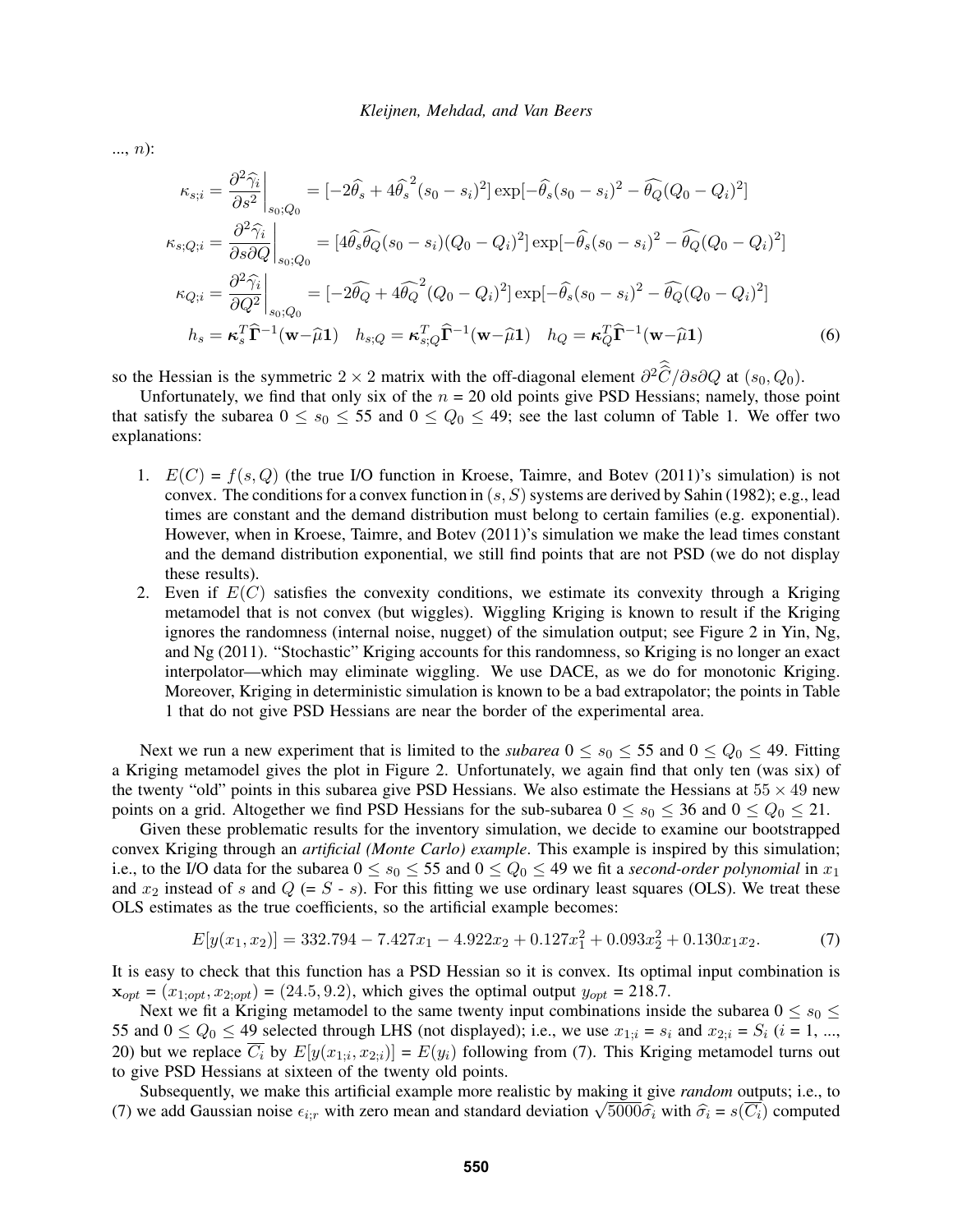*Kleijnen, Mehdad, and Van Beers*



Figure 2: Kriging predictions for  $(s, S)$  simulation in subarea  $0 \le s_0 \le 55$  and  $0 \le Q_0 \le 49$ .

from 5000 replicates  $C_{i;r}$  ( $r = 1, ..., m$ ) for each of the 20 points inside the subarea  $0 \le s_0 \le 55$  and  $0 \le$  $Q_0 \leq 49$  ( $\hat{\sigma}_i$  not displayed):

$$
y_{i,r} = E(y_i) + \epsilon_{i,r} \ (i = 1, \dots, n) \ (r = 1, \dots, m). \tag{8}
$$

To make the example more representative of expensive simulations, we select the number of replications much smaller than 5000; namely,  $m = 10$  (so the variance of the average output  $\overline{y_i}$  increases).

We fit a Kriging metamodel to the n averages  $\overline{y_i} = \sum_{r=1}^m y_{i,r}/m$ , using DACE. We find that this Kriging gives PSD Hessians at only eight of the twenty old points.

For a wiggling original Kriging metamodel, we *bootstrap*. So, for input combination  $(x_{1,i}, x_{2,i})$  we resample—with replacement—the m original outputs  $y_{i,r}$  (see (8)) to obtain the bootstrapped simulation outputs  $y_{i;r}^*$  and their average  $\overline{y_i^*} = \sum_{r=1}^m y_{i;r}^*/m$ . We do so for each of the n combinations, which gives the vector of bootstrap averages  $\overline{y^*} = (\overline{y_1^*}, \dots, \overline{y_n^*})^T$ .

Next we fit a Kriging model to  $(\mathbf{X}, \overline{\mathbf{y}^*})$  where X is the  $20 \times 2$  matrix of input combinations  $(x_{1;i}, x_{2;i})$ . This bootstrapped Kriging model gives predictions  $y^*$ , which differ from the original predictions  $\hat{y}$ , because (with probability 1)  $\bar{y} \neq \bar{y}^*$  and  $\hat{\theta} \neq \hat{\theta}^*$ . We *accept* only those bootstrapped Kriging metamodels that have at least as many old points with PSD Hessians as the original Kriging metamodel has; i.e., at least eight PSD points.

After some experimentation with the bootstrap sample size  $B$ , we report results for  $B = 1000$ . This gives  $B_a = 418$  accepted bootstrapped Kriging metamodel with at least 8 out of 20 Hessians being PSD (the classic Kriging metamodel had 8 PSD old points). (The maximum number of PSD Hessians in the accepted metamodels is 16; this maximum occurs in bootstrap  $b_a = 97$ .)

We expect that the accepted Kriging metamodels improve *simulation optimization*. There are many simulation–optimization methods, but we apply a simple *grid search*; i.e., in the area of interest ( $0 \le x_1 \le$ 55 and  $0 \le x_2 \le 49$ ) we compute the Kriging predictor at (say) the 56  $\times$  50 grid of integers, and select the combination that gives the minimum predicted output  $y^*$ . So, the  $B_a = 418$  accepted Kriging metamodels give the estimated optimum outputs  $y_{b,opt}^*$  with  $b = 1, ..., 418$ . To get CIs, we sort these estimates; the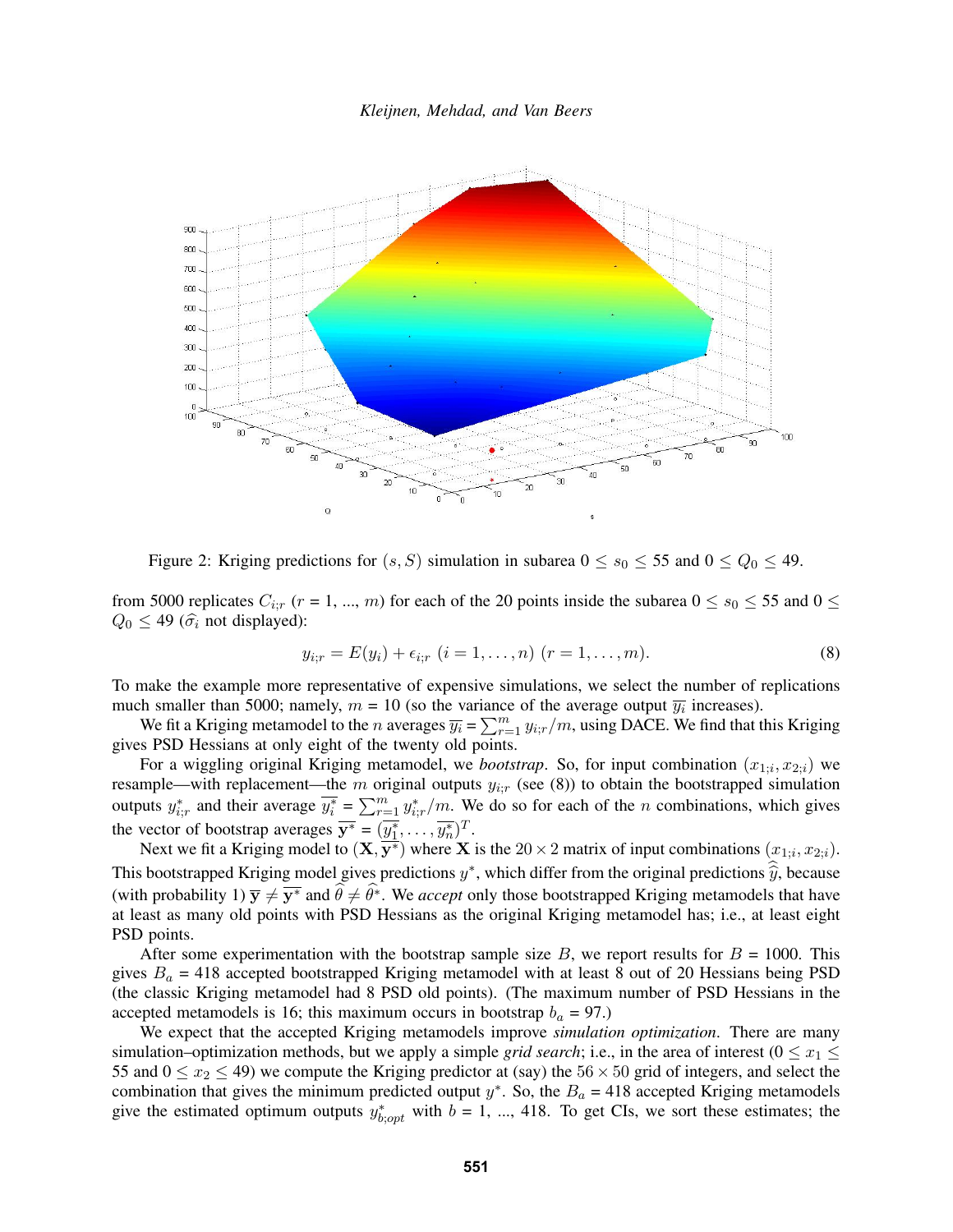resulting order statistics  $y^*_{(b); opt}$  give the 90% CI  $[y^*_{(21); opt}, y^*_{(397); opt}] = [191.65, 304.88]$ . They also show one outlier; namely,  $y_{(1);opt}^* = -283.00$ . The median is  $y_{(209);opt}^* = 287.83$ . Furthermore,  $\widehat{y_{opt}} = 303.012$ (the result of the grid search applied to the original Kriging metamodel  $\hat{y}$ ) and  $y_{opt} = 218$  (true optimum following from the second-order polynomial (7)).

The  $B_a = 418$  metamodels also give the estimated optimum input combinations  $\mathbf{x}_{b; opt}^* = (x_{b;1; opt}^*, x_{b;2; opt}^*)^T$ with  $b = 1, ..., 418$ . Sorting these estimates for the optimal input  $x_1$  gives the order statistics  $x_{(b);1; opt}^{(b);1; opt}$ , which give the 90% CI  $[x_{(21);1; opt}^*, x_{(397);1; opt}^*] = [21, 42]$ . The median is  $x_{(209);1; opt}^* = 39$ . Furthermore,  $\widehat{x_{1;opt}} =$ 38 (for original Kriging metamodel  $\hat{y}$ ) and  $x_{1;opt} = 24.5$  (true optimum input of second-order polynomial (7)). Likewise, for  $x_2$  we obtain the 90% CI  $[x^*_{(21);2; opt}, x^*_{(397);2; opt}] = [4, 25]$ , median  $x^*_{(209);2; opt} = 18$ ,  $x_{2,opt} = 21$ , and  $x_{2,opt} = 9.2$ .<br>In this artificial example we know the *true* I/O function, so we can verify the preceding results;

i.e., into (7) we substitute  $\widehat{\mathbf{x}_{opt}} = (38, 21)^T$  (optimal combination estimated through the original Kriging model)  $\mathbf{x}^*$  (optimal combination estimated through accepted bootstrapped Kriging model  $h$ ). This model),  $\mathbf{x}_{b_a; opt}^*$  (optimal combination estimated through accepted bootstrapped Kriging model  $b_a$ ). This gives  $y(\widehat{\mathbf{x}_{opt}}) = y(38, 21) = 274.918$  and  $y(\mathbf{x}_{b_a; opt}^*)$  with  $b_a = 1, ..., 418$ ; these  $y(\mathbf{x}_{b_a; opt}^*)$  range between<br>218.947 and 310.888 (remember  $y = 218$ ) (The bootstranged metamodel with the maximum number 218.947 and 310.888 (remember  $y_{opt} = 218$ ). (The bootstrapped metamodel with the maximum number of PSD Hessians gives  $y(\mathbf{x}_{97;opt}^*)$  = 278.339.) We point out that  $\mathbf{x}_{opt}$  (true optimal combination) and  $\widehat{\mathbf{x}_{opt}}$ ( classic estimator) lie within the rectangle defined by the CIs for the two optimal inputs.

We conclude that in this artificial example our bootstrapping helps find better solutions than classic Kriging suggests. Specifically, the CIs for the optimal inputs suggest that in the next stage we should simulate and search in the subarea  $21 \le x_1 \le 42$  and  $4 \le x_2 \le 25$  (the experimental area was  $0 \le x_1 \le$ 55 and  $0 \le x_2 \le 49$ ).

# 5 CONCLUSIONS AND FUTURE RESEARCH

In practice, simulation may be computationally expensive, so we simulate only a few input combinations and replicate these combinations only a few times. Classic Kriging may then give metamodels that contradict our *prior qualitative* (structural) knowledge of the characteristics (e.g., convexity or monotonicity) of the I/O function that is implicitly defined by underlying simulation model. Users may then reject the metamodel and the simulation model, and we (as analysts) may find that the metamodel does not provide good sensitivity analysis or does not accurately estimate the true optimum I/O of the simulated system.

Our *monotonic* distribution-free bootstrapped Kriging for an M/M/1 simulation turns out to give better coverage without longer CI. Unfortunately, this coverage may still be lower than desired, because the small number of simulation observations may give too little information to estimate an adequate metamodel—be that metamodel a classic Kriging or a monotonic bootstrapped Kriging metamodel. In such situations we would advise spending more computer time to obtain reliable results, but while awaiting these results we can bootstrap the too small sample to obtain a monotonic bootstrapped Kriging metamodel that is better than the classic Kriging metamodel.

An additional advantage of our bootstrapped Kriging is that the CI does not include negative values if negative values are impossible (as in the simulation of waiting times). Technically, bootstrapped Kriging does not give an exact interpolator, which is attractive because the average simulation outputs still show sampling variation. Our Kriging also allows variance heterogeneity of the simulation outputs.

We also try to derive *convex distribution-free bootstrapped Kriging*. A twice differentiable convex function implies PSD Hessians at all input combinations. Unfortunately, a given simulation model defines its I/O function only implicitly. Therefore we fit a Kriging metamodel to the simulation I/O data; this Kriging metamodel implies estimated Hessians at old and new points. We verified that fitted Kriging metamodels may show Hessians that are not PSD at several old points, even in our example of a second-order polynomial without noise and with coefficients such that this polynomial has PSD Hessians. In random simulation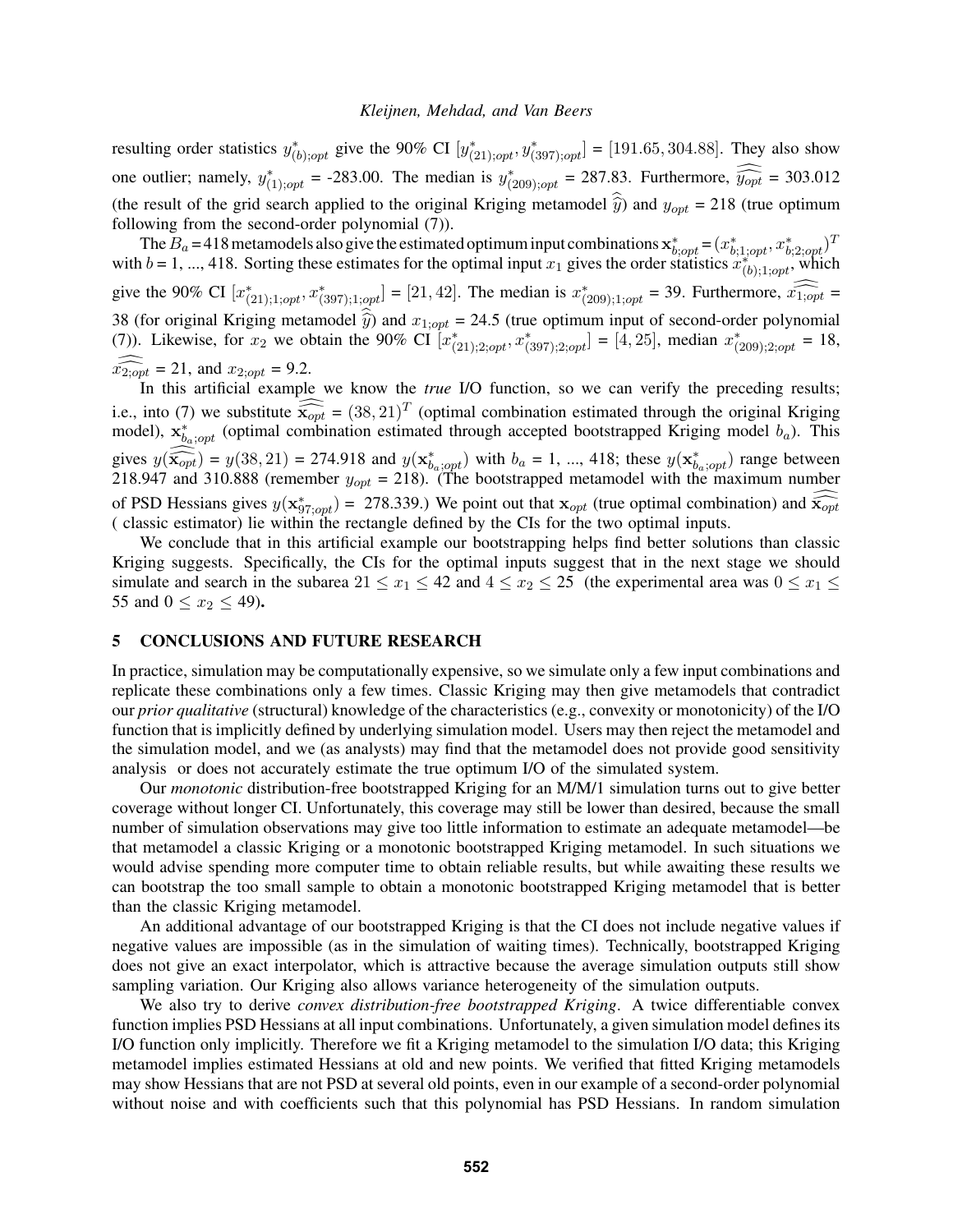we obtain replicates for all old points (to improve the accuracy of the simulated output), so we can apply distribution-free bootstrapping to these replicates. To these bootstrapped outputs we can apply Kriging. We accept only those bootstrapped Kriging metamodels that have at least as many old points with PSD Hessians as the original Kriging metamodel.

We illustrate our bootstrapped Kriging through two types of examples: (i) a  $(s, S)$  inventory simulation, and (ii) an artificial Monte Carlo experiment with a convex second-order polynomial augmented with Gaussian noise. Example (i) gives a Kriging metamodel that was not convex; i.e., some old points gives non-PSD Hessians. Example (ii) demonstrated that accepting those bootstrapped Kriging models with at least the same number of PSD Hessians gives CIs that do cover the true optimal input combination; classic Kriging does not give a CI for the optimal input (it does give a CI for the output of a given input combination). These CIs may limit the area in which we search for the optimum, in a next stage (which is not the topic of this paper).

*Future research* may try to solve the following problems:

- Extension to "stochastic Kriging", formalized by Ankenman, Nelson, and Staum (2010), Chen, Ankenman, and Nelson (2010), and Yin, Ng, and Ng (2011). This stochastic Kriging covers a nugget effect with homogeneous (constant) variances, a modified nugget effect with heterogeneous variances, and nugget effects that in case of CRN are correlated across input combinations. For software we also refer to Dancik and Dorman (2008), Roustan, Ginsbourger, and Deville (2012), and Rasmussen and Nickisch (2012).
- Replacement of Ordinary Kriging by Universal Kriging, which replaces the constant term by a first-order and a second-order polynomial respectively (Universal Kriging turned out not to remove the wiggling in the M/M/1 example, and to give excellent results for the second-order polynomial example).
- Replacement of the simple grid search by one or more popular simulation-optimization methods (e.g., response surface methodology or RSM, efficient global optimization or EGO, a genetic algorithm).
- Extension of our approach to  $k > 2$  inputs, including practical applications (e.g., supply chains).
- Preservation of structural knowledge about other characteristics of the I/O function (besides monotonicity and convexity); e.g., Kriging predictions may be required to be nonnegative.
- Bootstrapping other metamodeling methods (besides Kriging); e.g., isotonic regression.

# **REFERENCES**

- Ankenman, B. E., B. L. Nelson, and J. Staum. 2010. "Stochastic kriging for simulation metamodeling". *Operations Research* 58:371–382.
- Boyd, S., and L. Vandenberghe. 2004. *Convex Optimization*. Berichte uber verteilte messysteme. Cambridge ¨ University Press.
- Chen, X., B. Ankenman, and B. Nelson. 2010, December. "Common random numbers and stochastic kriging". In *Proceedings of the 2010 Winter Simulation Conference*, edited by B. Johansson, S. Jain, J. Montoya-Torres, J. Hugan, and E. Yucesan, 947 –956. Piscataway, New Jersey: Institute of Electrical ¨ and Electronics Engineers, Inc.
- Dancik, G. M., and K. S. Dorman. 2008. "mlegp: statistical analysis for computer models of biological systems using R". *Bioinformatics* 24 (17): 1966–1967.
- Efron, B., and R. Tibshirani. 1993. *An Introduction to the Bootstrap*. Monographs on Statistics and Applied Probability. Chapman & Hall.
- Kleijnen, J. P. C. 2008. *Design and analysis of simulation experiments*. Springer-Verlag. (Chinese translation published by Publishing House of Electronics Industry, Beijing, 2010).
- Kleijnen, J. P. C., and W. C. M. van Beers. 2011. "Monotonicity-preserving bootstrapped Kriging metamodels for expensive simulations". *Journal of the Operational Research Society*. Accepted.